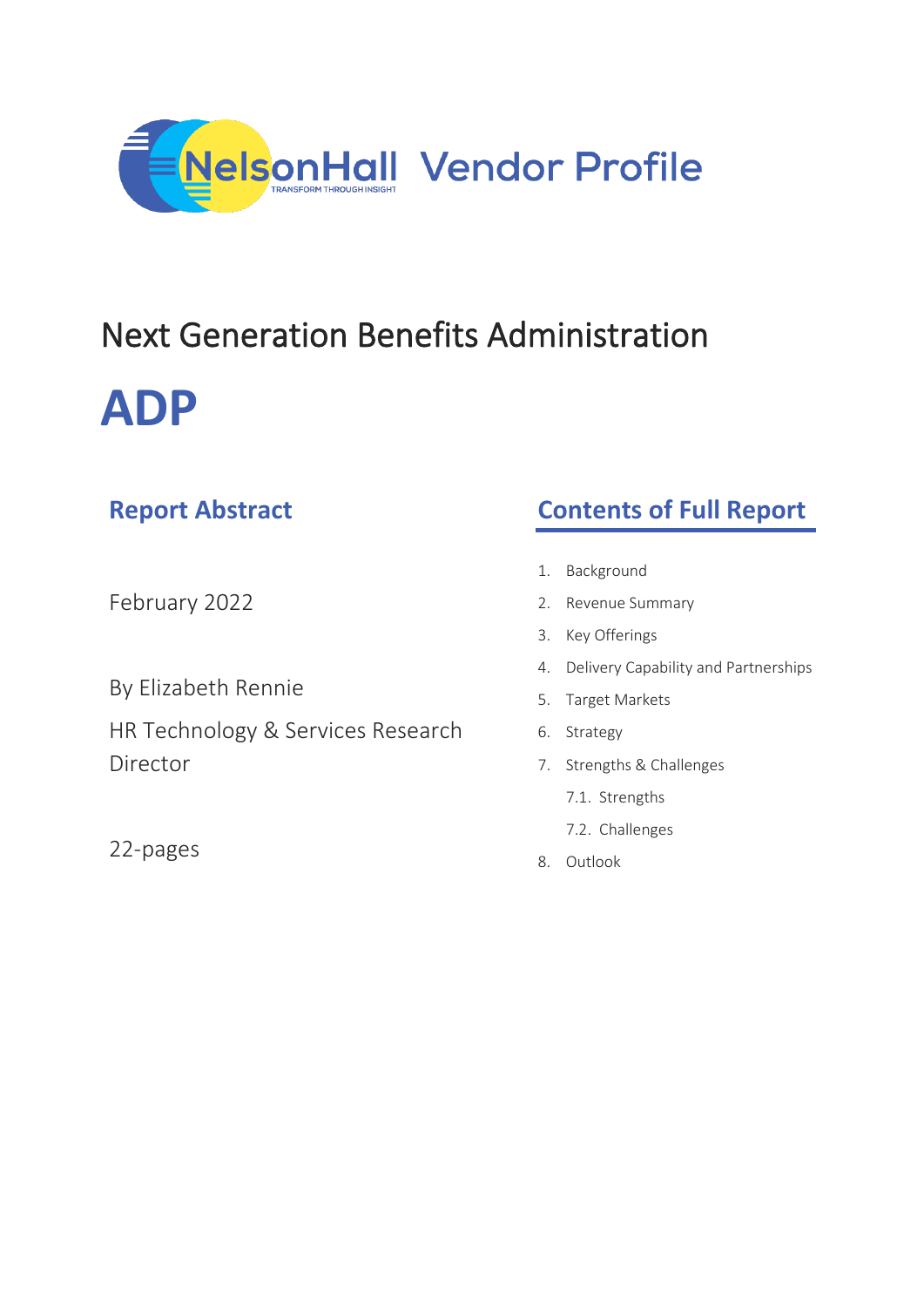

## **Who is This Vendor Assessment For?**

NelsonHall's Benefits Administration profile on ADP is a comprehensive assessment of ADP offerings and capabilities, designed for:

- Sourcing managers monitoring the capabilities of existing suppliers of Benefits Administration Services and identifying vendor suitability for security services RFPs
- Vendor marketing, sales, and business managers looking to benchmark themselves against their peers
- Financial analysts and investors specializing in the Benefits Administration Services sector.

# **Key Findings & Highlights**

This NelsonHall vendor assessment analyzes ADP's offerings and capabilities in Benefits Administration Services. ADP, founded in 1949 and headquartered in Roseland, New Jersey, provides HR management software and services. ADP's business is organized into the following two business segments:

- Employer Services (~70% of revenues): provides HR management/workforce management services, payroll services, time and attendance management, benefits administration, recruiting, and talent management, including RPO, insurance services, retirement services, and payment and compliance solutions to ~920k clients worldwide. Within Employer Services, ADP business supports comprehensive HR outsourcing with two different models:
	- o ADP Comprehensive Services (CS), targeted at 25 to 5k employees sized organizations, offers payroll, HR, and benefits outsourcing to the US and Canadian markets and is based on the ADP Workforce Now technology platform.
	- o ADP Comprehensive Outsourcing Services (COS), targeted at U.S. organizations with over 3k employees, offers managed payroll services, HR, talent, time, and benefits administration services. Its services are based on the ADP Next-Gen, Vantage HCM, and ADP Enterprise HR technology platforms.
- PEO Services (~30% of revenues): ADP TotalSource, provides employment administration outsourcing services for small and mid-sized businesses, including payroll, benefits admin, and compliance services through a co-employment relationship; servicing ~660k worksite employees in the U.S.

Benefits administration services are managed across the ADP's Employer Services business and PEO Services. ADP's Benefits Administration services are offered through two operating models (with share of revenue):

- Co-sourced (64%): technology with administration
	- − ADP's mid-market-sized organizations with 50-999 employees leverage ADP Workforce Now with Service Connect, which allows a client to log a case and see the status
	- − ADP's Enterprise sized organizations with over 1k employees, technology only clients (not CS/ COS) where additional benefits service support is provided (client retains administration services).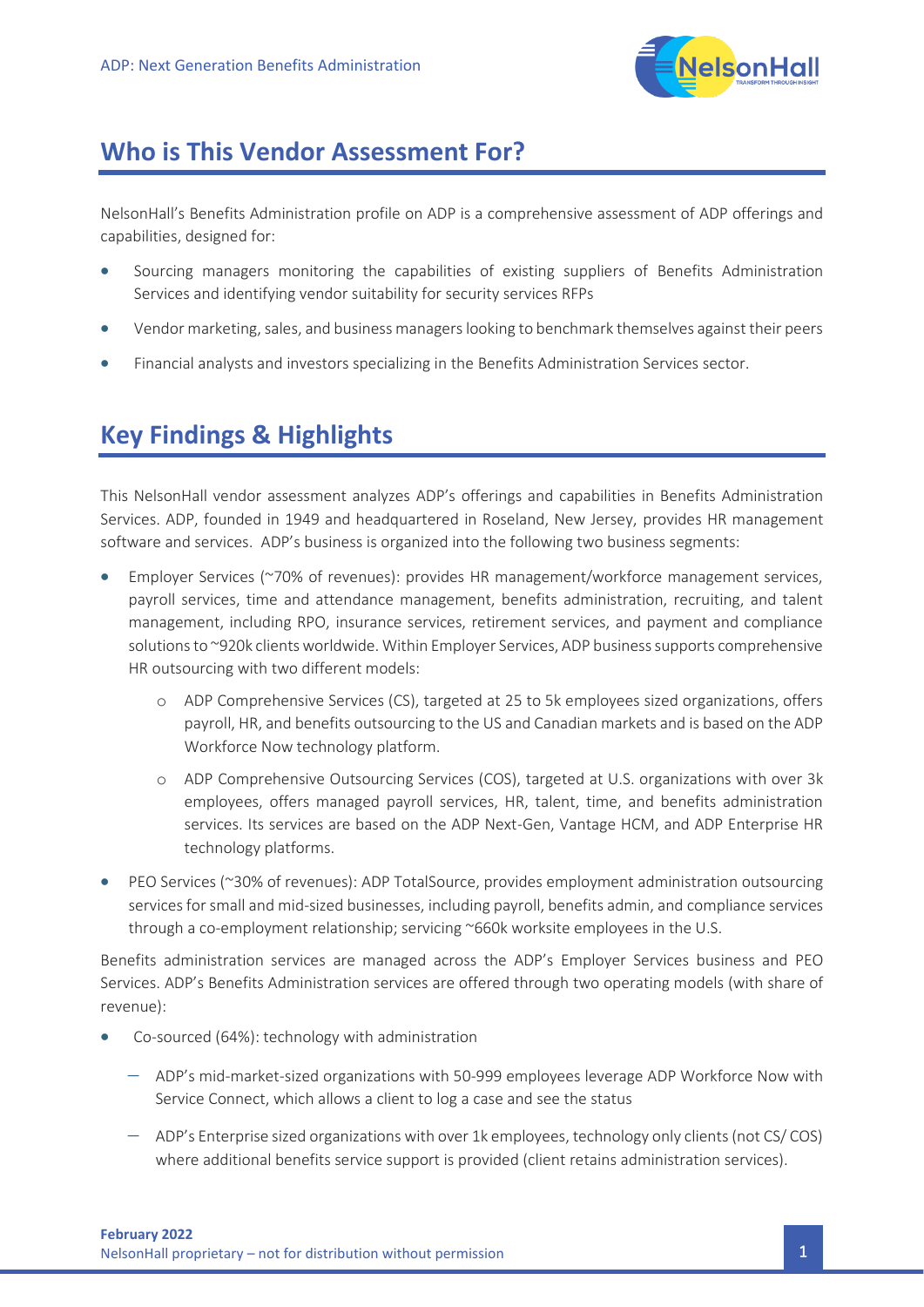

- Fully-managed services (36%):
	- − PEO services: Benefits tools and administration supporting H&W Benefits, Section 125 FSA and Commuter Benefits, EAP, Employee Discount Programs, and Retirement Savings Plan 401(k). ADP handles all benefits administration tasks for the client, including carrier rate negotiation and employee open enrollment.
	- − ADP Comprehensive Services (CS) and ADP Comprehensive Outsourcing services (COS): Benefits technology module and administration/processing support, with employee call center services; CS targets organizations with 50+ employees; COS targets organizations with +1k

Technology solution: ADP Next-Gen, Vantage HCM, and ADP Enterprise HR technology platforms with case management technology, Client Engagement Hub (CEH). Clients use this tool to access configuration control to manage text changes, rate changes, and documents. Within CEH, a selfservice tool, Service Connect, gives visibility and progress of open cases with ADP.

ADP has been offering benefits administration services for more than 20 years, adding its first H&W administration clients with voluntary benefits integrated with Corestream, including a hospital with ~35k employees and a finance company with ~3k employees.

## **Scope of the Report**

The report provides a comprehensive and objective analysis of ADP's Benefits Administration Service offerings and capabilities, and market and financial strengths, including:

- Identification of the company's strategy, emphasis, and new developments
- Analysis of the company's strengths, weaknesses, and outlook
- Revenue estimates
- Analysis of the profile of the company's customer base including the company's targeting strategy and examples of current contracts
- Analysis of the company's offerings and key service components
- Analysis of the company's delivery organization including the location of delivery locations.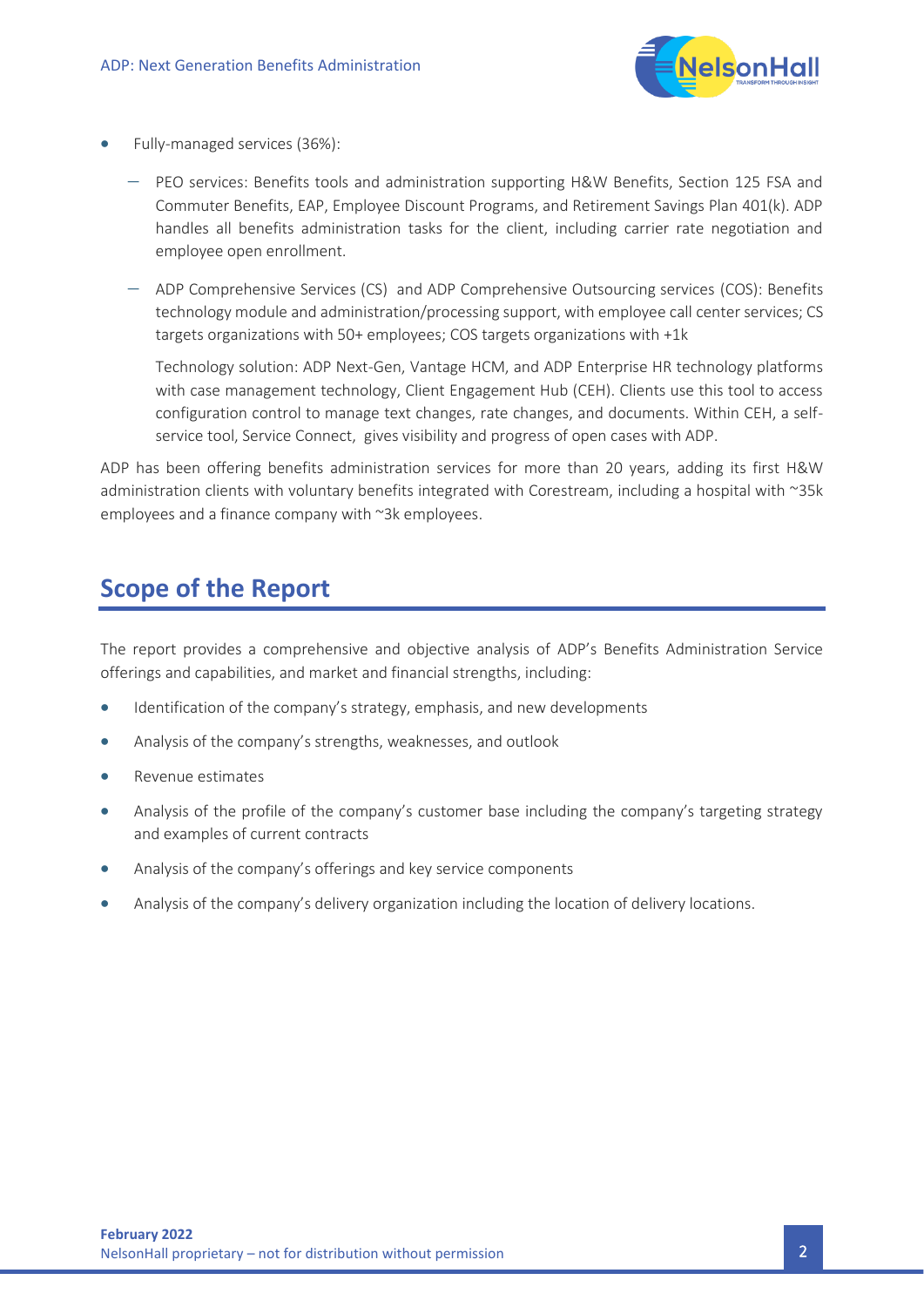

# **Next Generation Benefits Administration Assessments**

## **also Available for**:

Alight Solutions bswift Conduent Empyrean Benefits LifeWorks Mercer PlanSource

**February 2022** NelsonHall proprietary – not for distribution without permission  $\overline{3}$